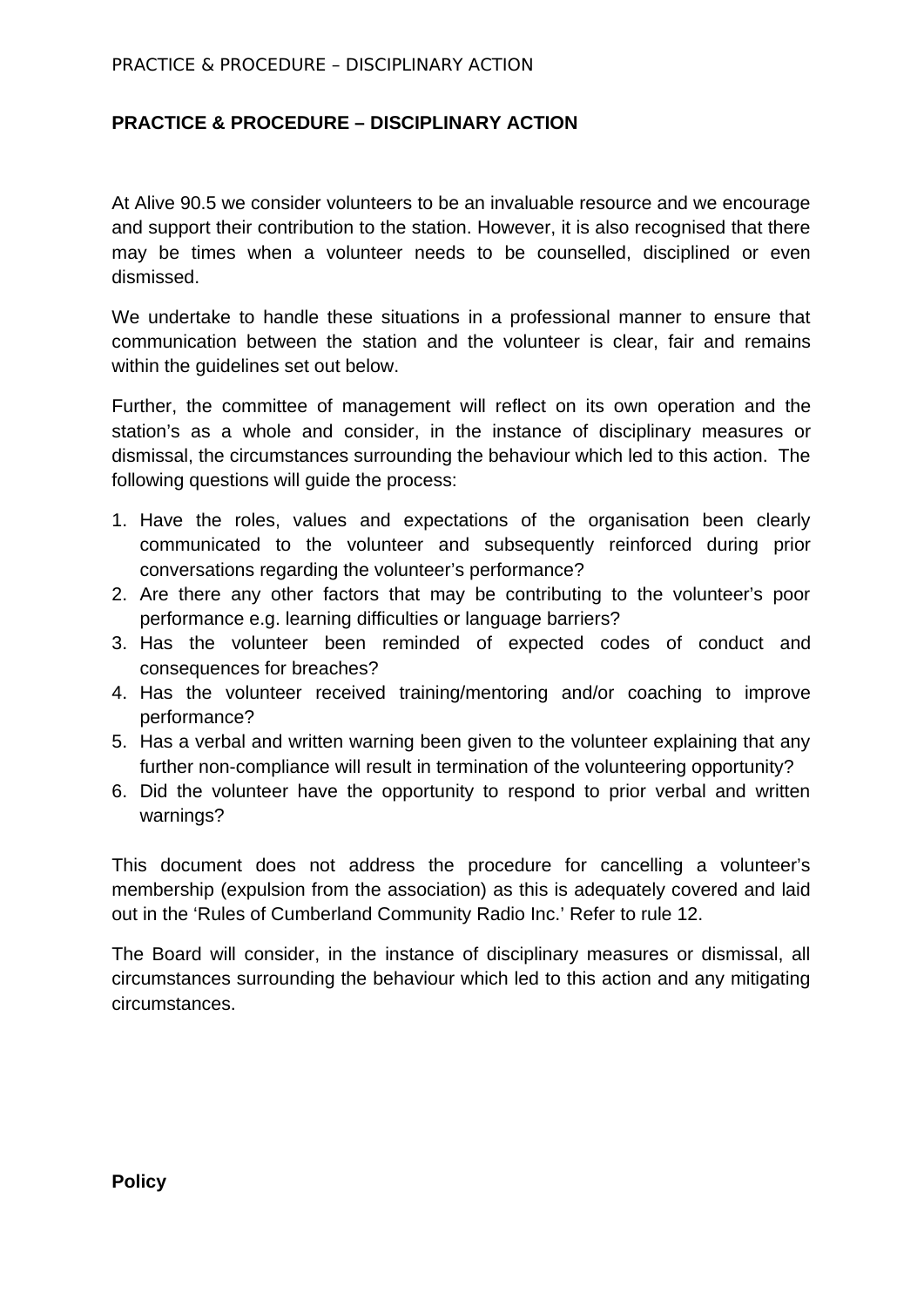- 1. For relatively minor issues, a conversation or email with/to the presenter outlining the offence and the disciplinary action to be taken will be considered appropriate, if the problem escalates this will not be deemed part of the formal disciplinary action that follows, although it can be referred to in later actions.
- 2. For serious issues, the following will apply.
	- a) The member will be sent a first formal notice in writing by mail or email.
	- b) The member will be sent a second formal notice in writing by mail or email.
	- c) The member will be sent a notice of disciplinary action or dismissal in writing by mail or email.
	- d) Written notice will include relevant details of the issue.
	- e) Disciplinary action, such as a suspension of duties for a period of time, could be appropriate; in such cases this should be included with the formal notice in writing.
	- f) Every effort will be made to deliver formal or informal disciplinary notifications at an appropriate time e.g. not immediately prior to or during a broadcast.
	- g) Volunteers' can appeal against any disciplinary actions, this may be in the form of a meeting with the Chairman or representation in person or writing to the Board, the member may bring a representative to this meeting.
	- h) Should the appeal be successful, resulting in a change of disciplinary action or rescission of the action, this will be confirmed to the volunteer in writing.
- 3. Behaviour which may lead to disciplinary action includes but is not limited to:
	- a) Not following or obeying station rules, the presenter's agreement, Station policies, including program policies and management or Board decisions.
	- b) Engaging in conduct that may breach the Community Radio Codes of Practice.
	- c) Engaging in broadcasts that may breach related legislation such as the Broadcasting Services Act, which includes sponsorship provisions, copyright and defamation laws.
	- d) Inappropriate use or handling of station equipment or property.
	- e) Hostility, rudeness, discrimination or violence towards other members or management.
	- f) Intoxication through alcohol or other substances during working hours.
	- g) Bringing Alive 90.5 into disrepute.